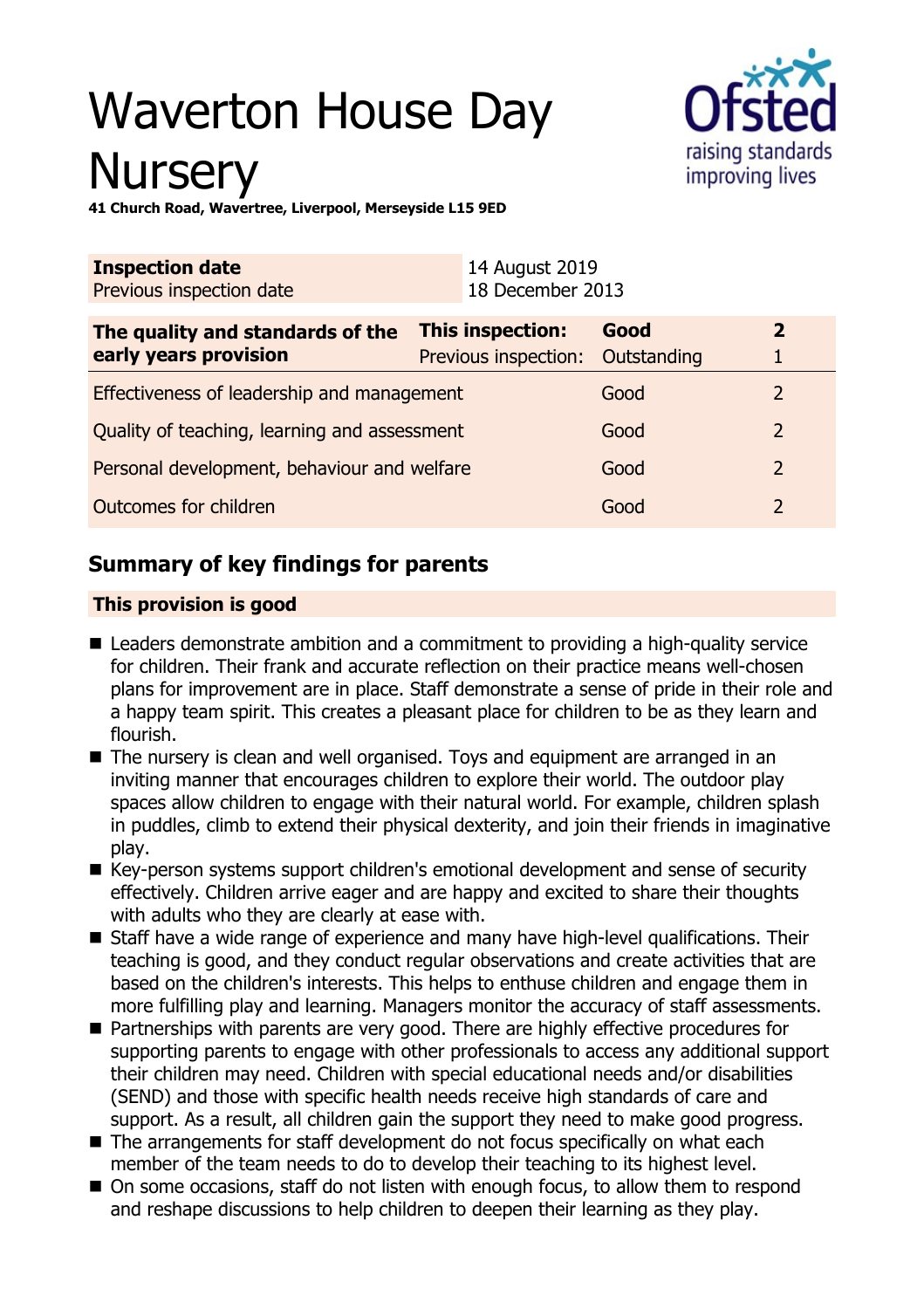## **What the setting needs to do to improve further**

## **To further improve the quality of the early years provision the provider should:**

- $\blacksquare$  refine staff supervision and monitoring, to identify precisely any individual development needs, to help each team member raise their quality of teaching to the highest level
- $\blacksquare$  support staff to develop their listening and questioning skills, to help them develop children's learning at a deeper level during activities and play.

#### **Inspection activities**

- The inspector observed the quality of teaching indoors and outdoors. He assessed the impact this has on children's learning.
- $\blacksquare$  The inspector held several meetings with the owner, the manager and other members of the organisation's extended management team.
- $\blacksquare$  The inspector checked the evidence of the qualifications and the suitability of the staff working in the nursery. He also looked at children's registration records, the arrangements for self-evaluation, risk assessments and complaints responses.
- $\blacksquare$  The inspector spoke with children, staff, parents and carers during the inspection and took account of their views. He also held telephone conversations with parents unable to speak with him face to face.
- The inspector conducted a joint observation with the nursery manager and an informal discussion with the deputy manager about the learning taking place.

**Inspector** Frank Kelly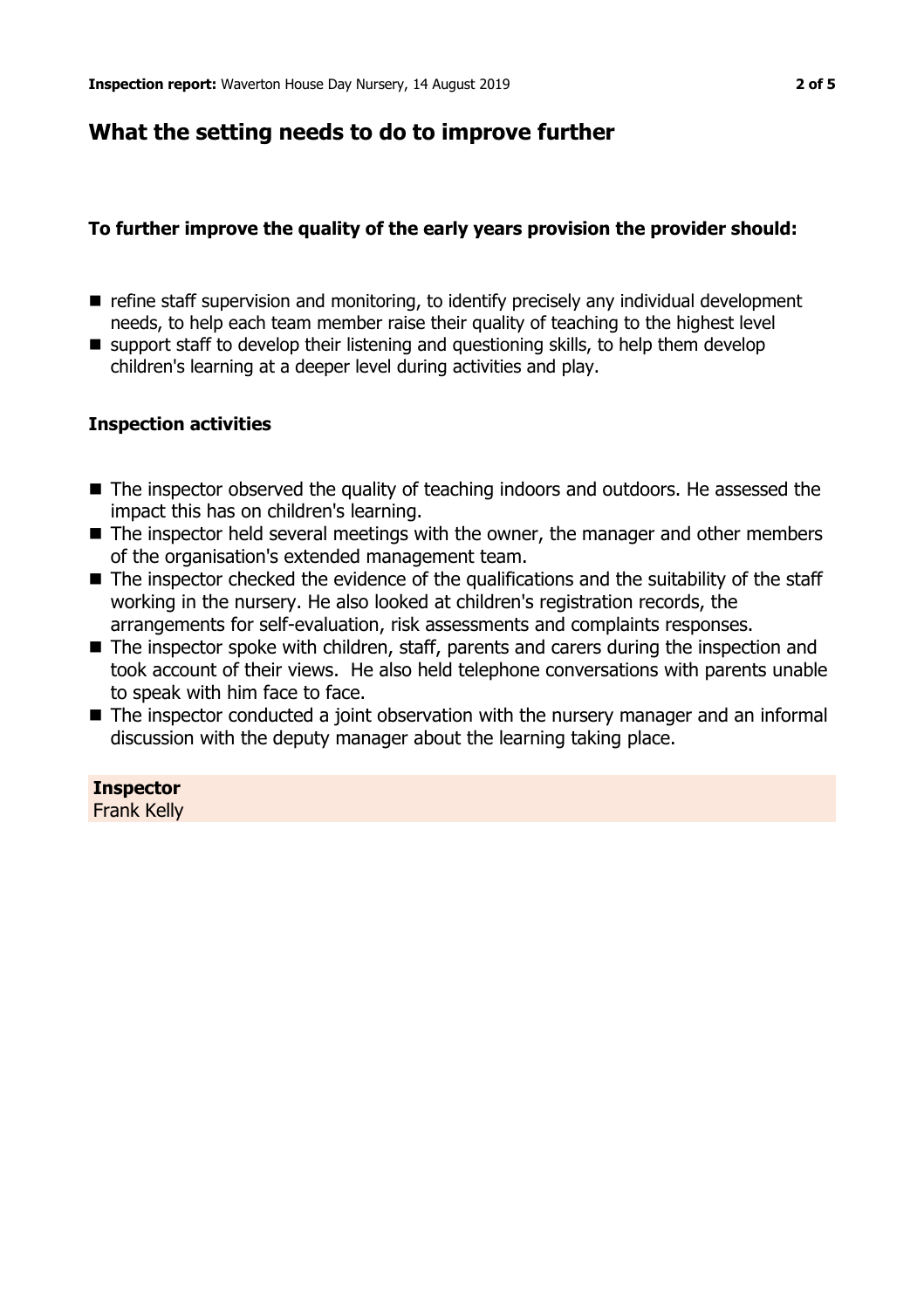## **Inspection findings**

## **Effectiveness of leadership and management is good**

The nursery premises are well organised and presented. Security is robust, and children are supervised and supported effectively by a team of highly qualified and first-aidtrained staff. Arrangements for dealing with accidents meet requirements. The nursery leaders are supported by the senior management team to promote the smooth and efficient running of the nursery. Staff recruitment is thorough. It includes vetting procedures and the seeking of references for all adults who work in the nursery. Induction procedures, team meetings and staff supervision meetings ensure staff understand their responsibilities. Safeguarding is effective. All staff have a good understanding of the child protection procedures. They know how to report any concerns they may have about a child's safety and well-being. Clear reporting procedures are understood should staff have a concern about a colleague. Partnership with parents is effective. Managers demonstrate that they attend promptly to any complaints or concerns that are raised with them.

## **Quality of teaching, learning and assessment is good**

Staff promote children's learning through the interesting environments they have created. For instance, pre-school children think critically about how to collect rainwater and why it drips through the sail in the garden. Children experiment, for instance they roll wooden discs down a ramp. Staff extend this learning by encouraging children to think about velocity as they discuss speed and distance. Babies explore floor trays of dough. With the help of an enthusiastic adult, they keep trying to build a tower with blocks. Toddlers explore texture and use tools to make 'dinosaurs' out of recycled items. Staff allow them to explore the feel of the paint on their hands and wrists. Children are fascinated by the sensations. This helps them develop concentration.

## **Personal development, behaviour and welfare are good**

Staff support children to be independent. Older children learn how to use the stairway to help keep themselves safe. Physical challenges include investigating the plants, climbing trees and jumping in muddy puddles. Children play outdoors in all weather types, providing them with lots of fresh air and exercise. They enjoy freshly cooked meals and snacks. Arrangements for attending to children's unique dietary needs are superb. A culture of respect is promoted throughout the nursery. Staff present positive models of behaviour and encourage respectful relationships between the children. Managers engage the support of relevant professionals to support children who have difficulties managing their emotions. This provides a consistent approach and promotes children's readiness for school.

## **Outcomes for children are good**

Children of all ages are enthusiastic learners. Pre-school children enjoy sounding out their name as they type on a laptop. They correctly count items and form the correct number in the glitter with their finger. Children competently put on their wellington boots and fasten their own coats. All children enjoy handling and looking at books, sharing a story, singing songs and fitting puzzles together. This prepares them well, promoting their key social, physical and speaking development.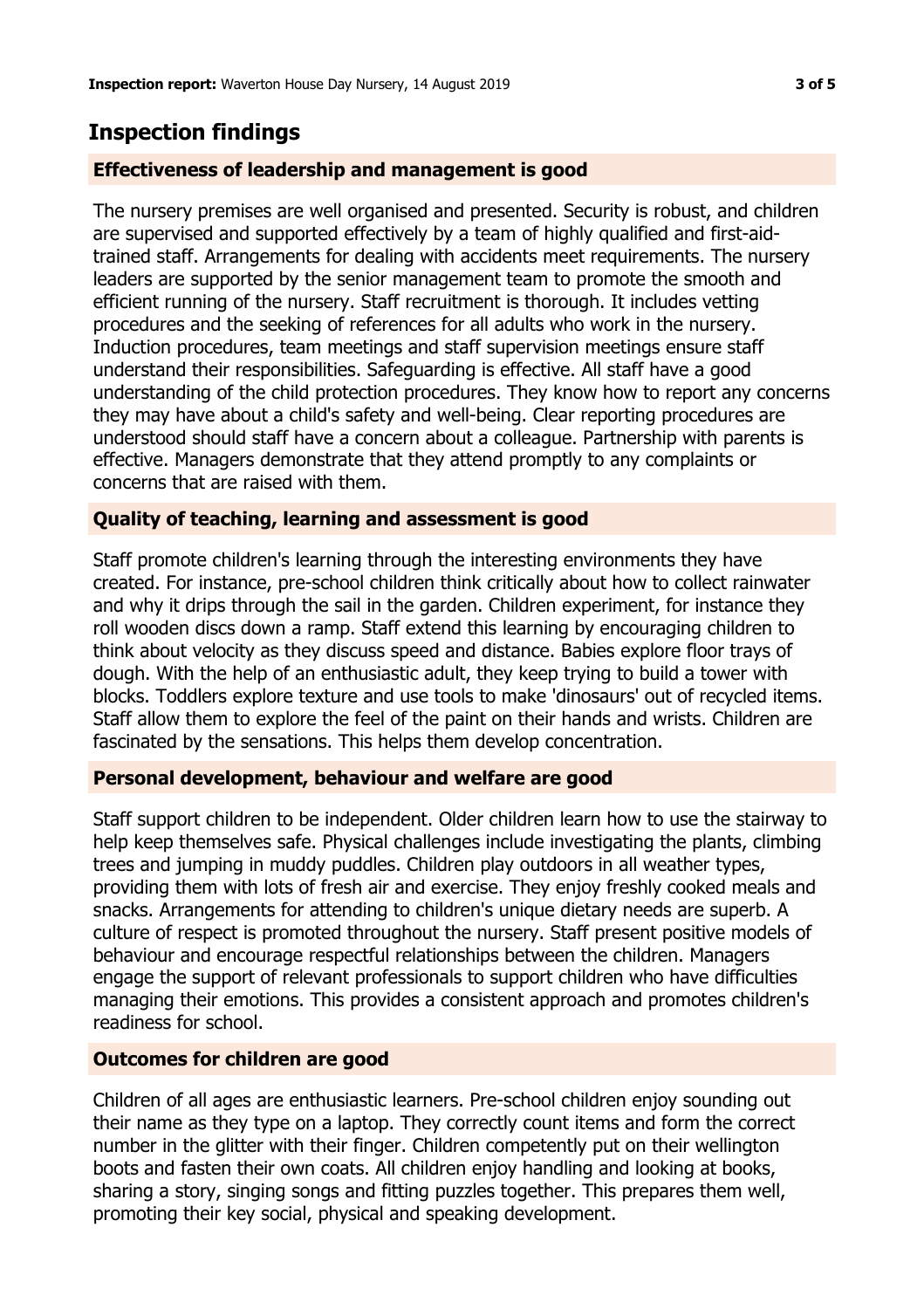## **Setting details**

| Unique reference number                             | EY463653                           |
|-----------------------------------------------------|------------------------------------|
| <b>Local authority</b>                              | Liverpool                          |
| <b>Inspection number</b>                            | 10119018                           |
| <b>Type of provision</b>                            | Childcare on non-domestic premises |
| <b>Registers</b>                                    | Early Years Register               |
| Day care type                                       | Full day care                      |
| Age range of children                               | $0 - 4$                            |
| <b>Total number of places</b>                       | 98                                 |
| Number of children on roll                          | 202                                |
| <b>Name of registered person</b>                    | Waverton House Day Nursery Ltd     |
| <b>Registered person unique</b><br>reference number | RP902378                           |
| Date of previous inspection                         | 18 December 2013                   |
| <b>Telephone number</b>                             | 01517330199                        |

Waverton House Day Nursery registered in 2013. The nursery employs 34 members of childcare staff. Of these, 32 hold an appropriate early years qualification at level 2,3,5 or 6. Two members of staff hold qualified teacher status. The nursery opens Monday to Friday from 7.30am to 6pm, all year. The nursery provides funded early education for two-, three- and four-year-old children.

This inspection was carried out by Ofsted under sections 49 and 50 of the Childcare Act 2006 on the quality and standards of provision that is registered on the Early Years Register. The registered person must ensure that this provision complies with the statutory framework for children's learning, development and care, known as the early years foundation stage.

Any complaints about the inspection or the report should be made following the procedures set out in the guidance Complaints procedure: raising concerns and making complaints about Ofsted, which is available from Ofsted's website: www.ofsted.gov.uk. If you would like Ofsted to send you a copy of the guidance, please telephone 0300 123 4234, or email [enquiries@ofsted.gov.uk.](mailto:enquiries@ofsted.gov.uk)